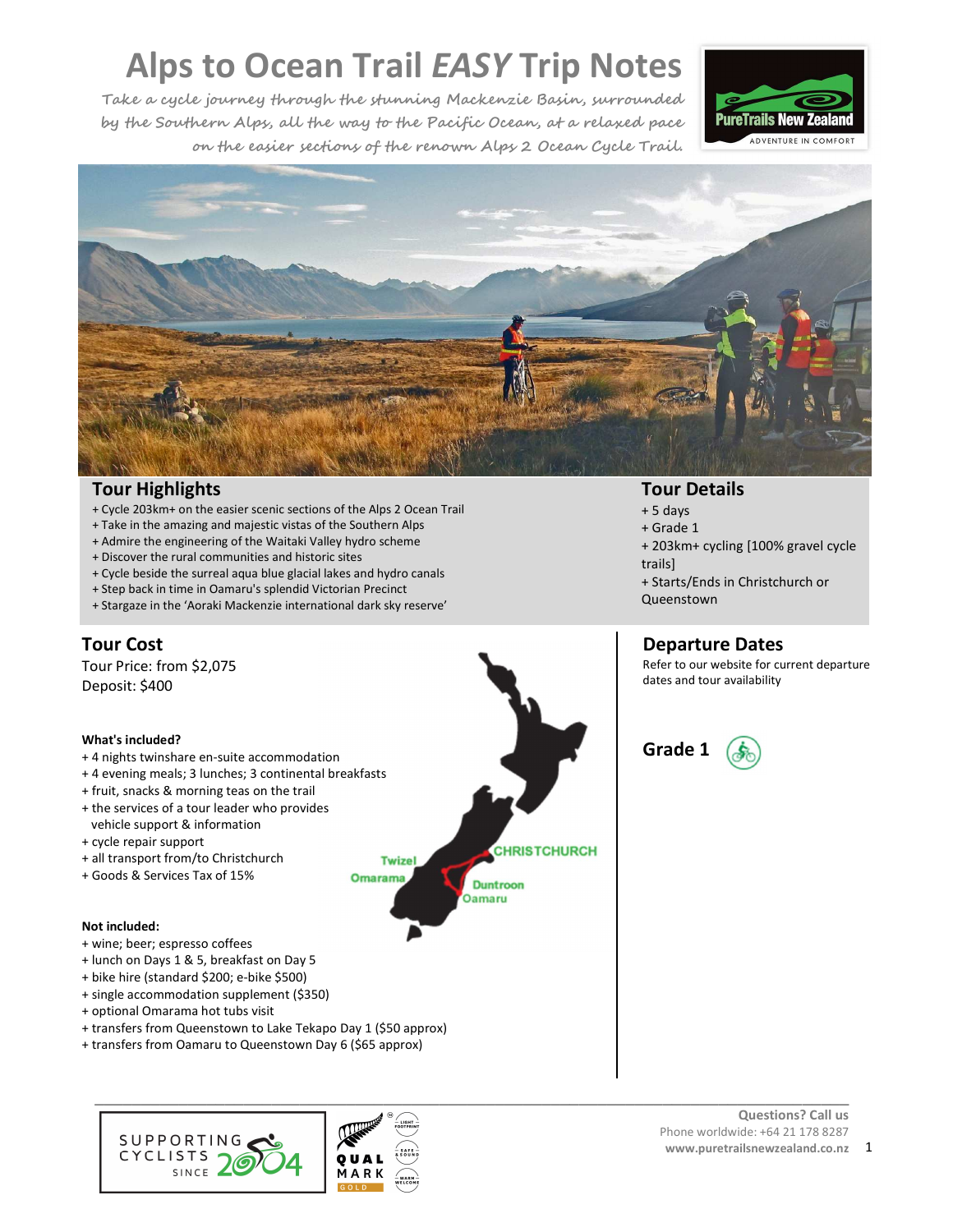**Take a cycle journey through the stunning Mackenzie Basin, surrounded by the Southern Alps, all the way to the Pacific Ocean, at a relaxed pace on the easier sections of the renown Alps 2 Ocean Cycle Trail.**









# **Itinerary**

# **Day 1 Christchurch – Twizel**

We head south across the plains to the Mackenzie Basin to Lake Tekapo. Here our ride on the Alps 2 Ocean Trail commences, with a very scenic ride through the Mackenzie Basin alongside the Tekapo Canals to Lake Pukaki. On a clear day the views of the Southern Alps are second to none. Arriving at Lake Pukaki you then enter the cycle trail on the Lake Pukaki foreshore that follows the fringe of Lake Pukaki, featuring fantastic views of Aoraki Mount Cook and the snow-capped Southern Alps, all the way to the spillway. Enjoy a refreshment break at the Lake Pukaki foreshore before embarking on the next section of trail across the Pukaki Flats to Twizel featuring great views of the immense Mackenzie Basin and the afternoon sun falling across the Benmore Range. **Meals (D) | Cycle Distance: 51km**

## **Day 2 Twizel - Omarama**

This morning we ride out of Twizel on the glorious flat and sealed canal roads, towards Lake Ohau. At the lake enjoy views of the Barrier Range over morning tea, before cycling the Alps 2 Ocean trail Ohau weir section around the edge of the lake and on to Lake Ohau Lodge. We enjoy lunch here, and there is plenty of time to relax and enjoy yet more million dollar alpine views. We transfer a short distance to the Clay Cliffs, where there is time to explore these impressive geological Badlands before the final ride on the trail into Oamarama. This afternoon there is the option of visiting the Omarama hot hubs to soak any weary muscles! **Meals (B/L/D) | Cycle Distance: 47km**

## **Day 3 Omarama - Kurow**

Today we ride the from Omarama to Sailors Cutting, following the lakeside of Lake Benmore. Here we load up and travel a short distance to the top of Benmore Dam, and enjoy a lovely ride alongside the Aviemore Dam under the cool shade of the willow trees and down the Waitaki Valley to Kurow. Enjoy the friendly atmosphere of this country town. **Meals (B/L/D) | Cycle Distance: 51km**

## **Day 4 Kurow - Oamaru**

We commence the last day of our spectacular Alps to Ocean bike ride. We leave the river valley and head inland through North Otago countryside, home to the unusual limestone 'Elephant Rocks' to Prydes Gully. Enjoy cycling the final section through very attractive looking 'English' countryside, from Windsor via the Botanical Gardens to Oamaru, finishing up by the sea at Friendly Bay. Explore in the splendid Victorian precinct of Oamaru featuring some of New Zealand's best 19th century architecture and enjoy a celebratory meal together. **Meals (B/L/D) | Cycle Distance: 54km**

# **Day 5 Oamaru - Christchurch**

Have a well deserved lie in and leisurely breakfast. Spend the morning taking in the sights of the amazing Victorian precinct of Oamaru. We head back to Christchurch arriving at approximately 4:30pm. Alternatively catch a travel connection through to Queenstown, arriving at 7:20pm. **Meals nil | Cycle Distance: 0km**



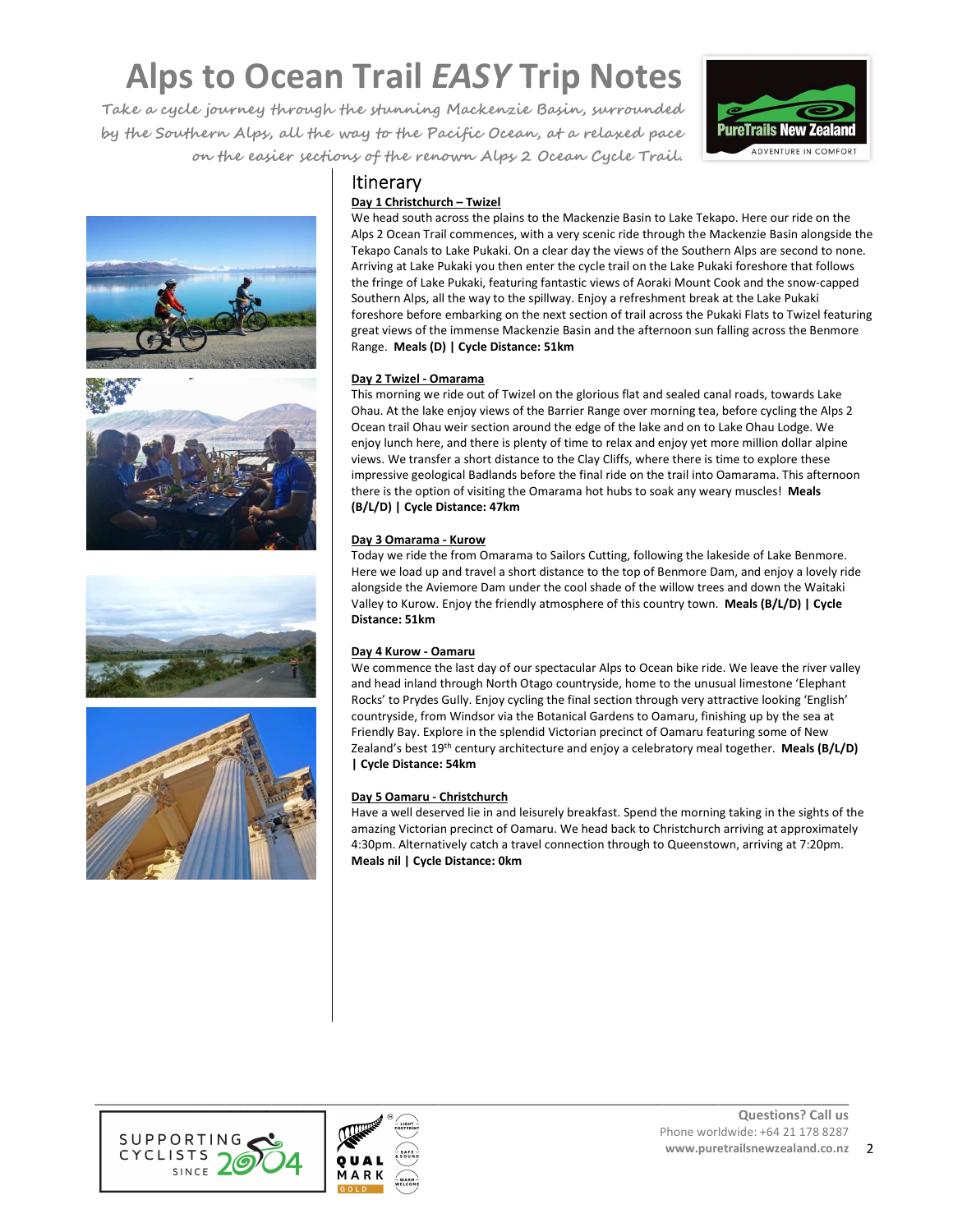**Take a cycle journey through the stunning Mackenzie Basin, surrounded by the Southern Alps, all the way to the Pacific Ocean, at a relaxed pace on the easier sections of the renown Alps 2 Ocean Cycle Trail.**



# Trip Notes Index

| <b>Accommodation in Christchurch</b>                              | 4 |
|-------------------------------------------------------------------|---|
| <b>Accommodation on the tour</b>                                  | 4 |
| <b>Bike hire</b>                                                  | 4 |
| Bringing your own bike                                            | 5 |
| <b>Booking Conditions &amp; Cancellation &amp; Refunds policy</b> | 5 |
| <b>Car Storage</b>                                                | 5 |
| Degree of difficulty & What to expect                             | 5 |
| Departure time and place (Christchurch)                           | 6 |
| Departure time and place (Queenstown)                             | 6 |
| <b>Final Payment</b>                                              | 6 |
| <b>Finishing your tour</b>                                        | 6 |
| <b>Finishing your tour in Queenstown</b>                          | 6 |
| Guide                                                             | 7 |
| <b>Health &amp; fitness</b>                                       | 7 |
| Insurance                                                         | 7 |
| <b>Laundry facilities</b>                                         | 7 |
| Luggage                                                           | 7 |
| <b>Meals &amp; Special Dietary Requirements</b>                   | 7 |
| <b>Medical conditions</b>                                         | 8 |
| <b>Phone reception/Wifi</b>                                       | 8 |
| <b>Tour Information and Safety Declaration Form</b>               | 8 |
| <b>Weather conditions</b>                                         | 8 |
| What to bring checklist                                           | 9 |



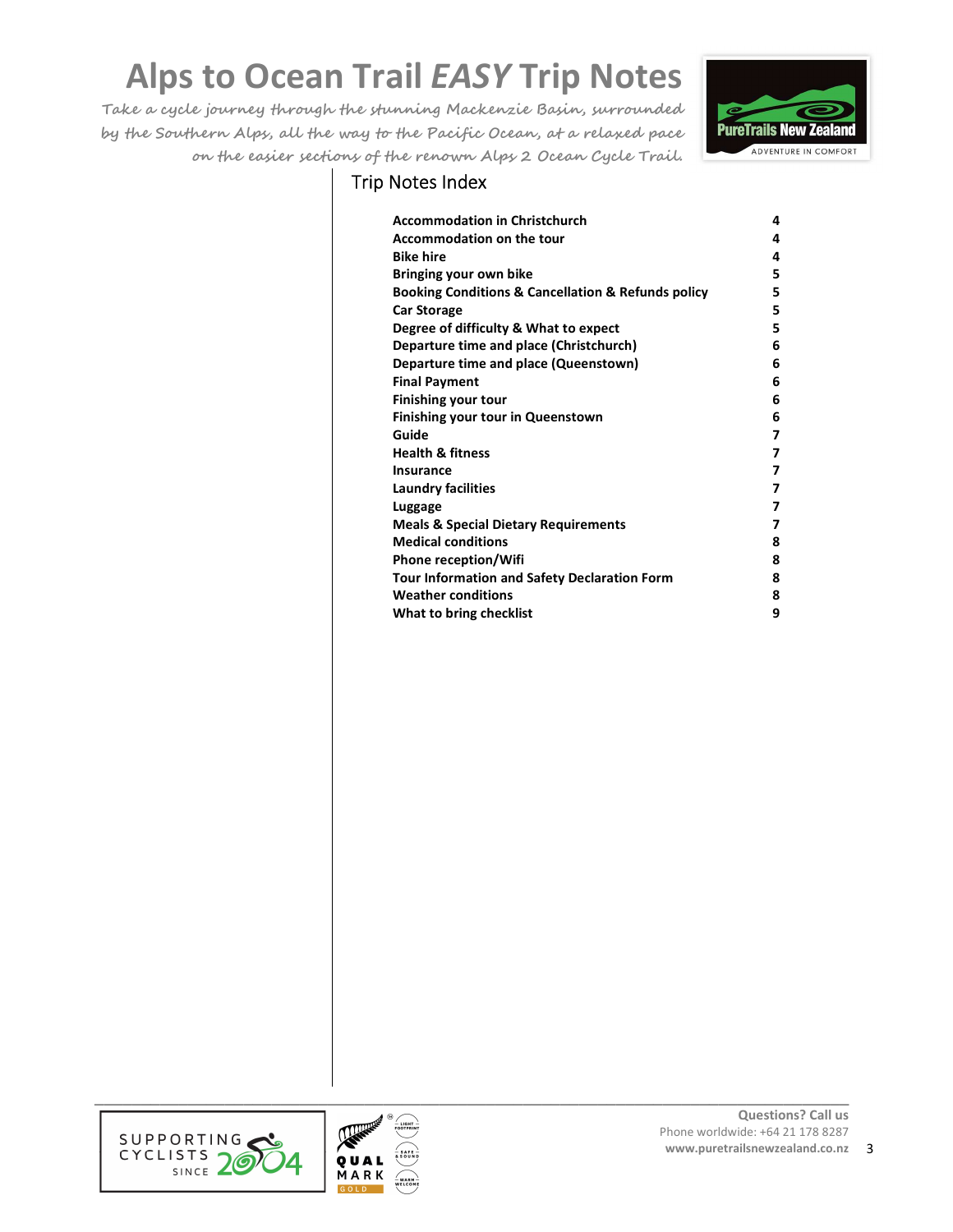**Take a cycle journey through the stunning Mackenzie Basin, surrounded by the Southern Alps, all the way to the Pacific Ocean, at a relaxed pace on the easier sections of the renown Alps 2 Ocean Cycle Trail.**



## **Accommodation in Christchurch**

If you need accommodation before and/or after your tour we recommend the following places. We provide **courtesy transfers from any of these locations** before/after your trip. We do not provide central city or city-wide pick ups at the start or end of your tour.

# Airport Precinct:

#### *Airport Palms Motel*

*56 Roydvale Avenue | Phone: 0800 200 529 | www.airportpalmsmotelchch.co.nz Motel complex with a range of room options and free airport transfers. Breakfast available. Close proximity to the airport.* 

#### *Airport Gateway Motel*

*45 Roydvale Avenue | Phone: 0800 242 8392 | www.airportgateway.co.nz Motel complex with a range of room options and free airport transfers. It also has an on-site café/restaurant & bar for convenient dining. Close proximity to the airport.* 

#### Papanui Precinct:

*Quality Hotel Elms* 

*456 Papanui Road| Phone: 0800 109910 | www.elmshotel.co.nz Hotel complex with a range of room options. On-site café/restaurant & bar for convenient dining. Close proximity to shops & restaurants.* 

#### *Christchurch Top10 Holiday Park & Motels*

*39 Meadow Street| Phone: 0800 396323 | www.christchurchtop10.co.nz Holiday park with a range of motel style accommodation at budget-wise prices. Close proximity to shops & restaurants.* 

#### **Accommodation on the tour**

Our comfortable accommodation on this tour includes motels and historic hotels. Accommodation is based on double or twin share rooms with en-suite facilities. Single travellers are required to pay the single room supplement fee, however if there are other singles on the trip willing to share a twin room we can arrange this for you in which case no single supplement fee will be payable.

On our website you will find links to some of the accommodations we use within the tour itinerary description. We do not send out a list of accommodation venues for your trip prior to the tour departure unless specifically requested.

#### **Bike hire**

Standard bike hire is available at a rate of \$200 for the 5 days. The bikes we use are hybrid style mountain bikes that are high quality and well maintained. We also have a small fleet of electric bikes (ebikes) available for hire at a rate of \$500 for the 5 days. Ebike availability is strictly limited so if you'd like to secure an ebike for your trip you need to book this in with us at your earliest convenience. For standard or ebike hire we need an **accurate measurement** of your height before we can confirm availability.

All bikes are fitted with comfortable seats and a small handlebar pannier bag. We also supply you with a helmet. To read more about our bikes, refer to our website: www.puretrailsnewzealand.co.nz/cycling-nz-information/cycle-trail-bike-hire

# **'Saddle Sore' Tip:**

No amount of gel seats or padding will protect you from saddle sore if you do not cycle regularly. The best way to prepare your backside for your tour is to cycle regularly (3 or more 20km+ rides per week) during the month leading up to your trip. Failing that you are welcome to bring a gel seat cover or even your own bike saddle to fit to your hire bike.

You are also welcome to bring your own spd pedals and cleat shoes to fit to your hire bike.



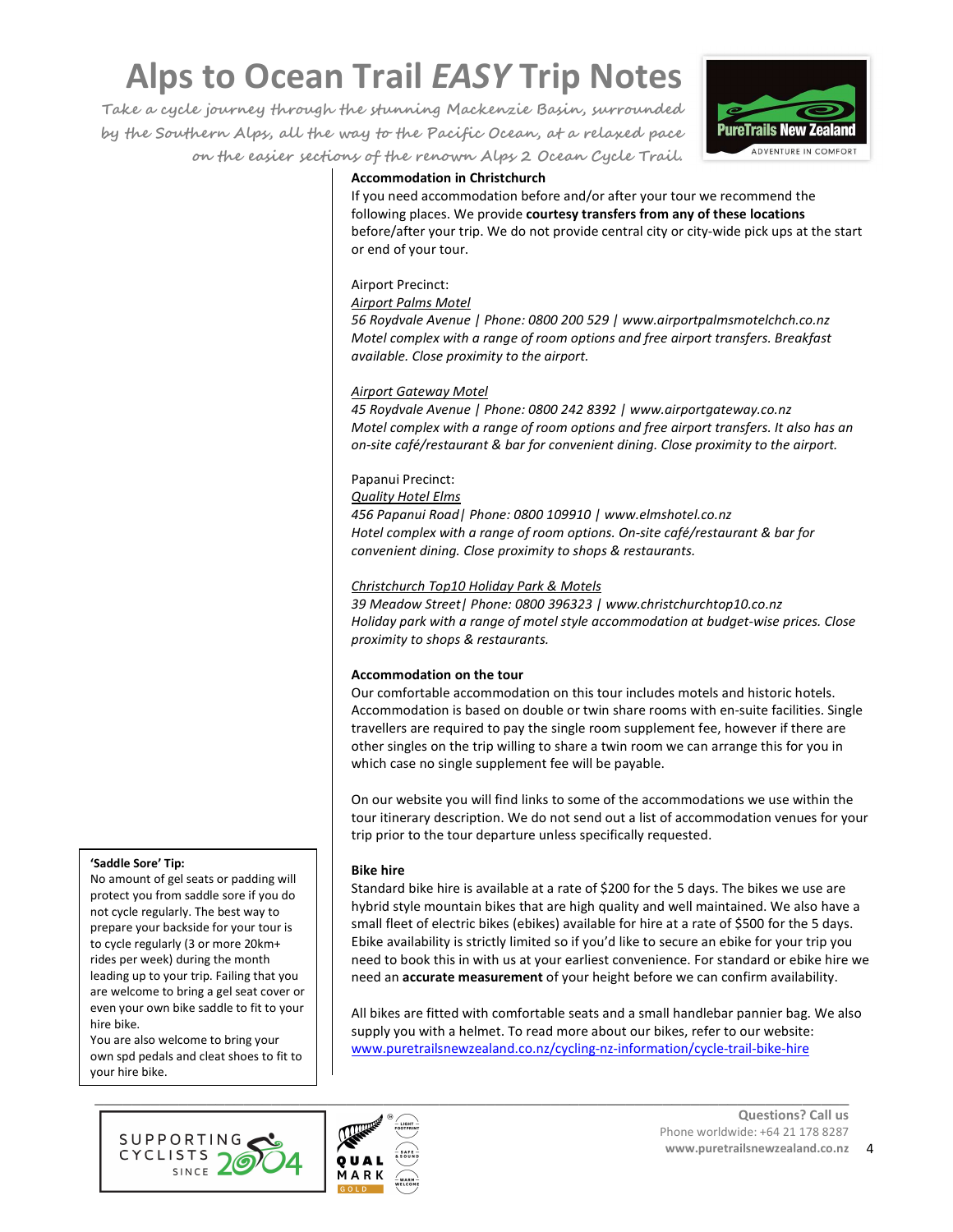**Take a cycle journey through the stunning Mackenzie Basin, surrounded by the Southern Alps, all the way to the Pacific Ocean, at a relaxed pace on the easier sections of the renown Alps 2 Ocean Cycle Trail.**



Please note the wearing of cycle helmets on PureTrails tours, whether you are cycling on a public road or cycle trail, is a compulsory requirement.

#### **Bringing your own bike**

If you are bringing your own, please take the following into consideration:

- Your bicycle **does not weigh more than 20kg** including e-bikes (with the battery off). Bikes heavier than this are too heavy for our guides to be able to lift on and off the cycle trailer safely and are too heavy for our trailer fittings.
- Your bike **does not have any mudguards fitting on the front tyre** (due to how they are secured on the trailer). Rear mudguards are fine.
- The bike is well maintained, recently serviced, and in a good safe condition.
- Your helmet is in a good safe condition with no cracks, and can be fastened properly.
- The tyres have a good level of tread on them, suitable for trails/gravel. Slick tyres are not recommended.
- A basic bike repair kit must be carried including 2 x spare inner tubes.
- Any major mechanical breakdown is your own responsibility.
- **PureTrails staff will secure your bike on our cycle trailer when in transit during the tour, but the company is not held responsible for any damages that occur during transportation.**

Your guide can assist with basic repairs such as repairing punctures, however any running repairs required beyond this are your own responsibility.

## **Booking Terms & Conditions**

Our Booking Terms & Conditions can be found on our website at: https://puretrailsnewzealand.co.nz/booking-terms-conditions/

Please read carefully these terms and conditions of contract. In completing and submitting the Booking Form and/or paying a deposit, you agree to be bound by these conditions which constitute the agreement between PureTrails New Zealand Ltd (hereafter referred to as PTNZ) and you.

## **Car Storage**

In Christchurch secure car storage is available at Superior Airport Parking. www.superiorairportparking.co.nz.

## **Degree of difficulty & What to expect**

The Alps 2 Ocean Trail is a purpose built cycle trail starting at the foot of the Southern Alps, leading all the way down the Waitaki Valley to the Pacific Ocean at Oamaru. On this EASY trip we have taken the pain out of the trail by selecting 203km of the easier parts of the trail to ride. The tour features 100% cycling on **gravel cycle trails**.

The riding is rated Grade 1 and there are a few gentle hills that can be skipped if desired. Refer to our website for more information on our Difficulty Gradings. www.puretrailsnewzealand.co.nz/cycling-nz-information/level-of-difficulty



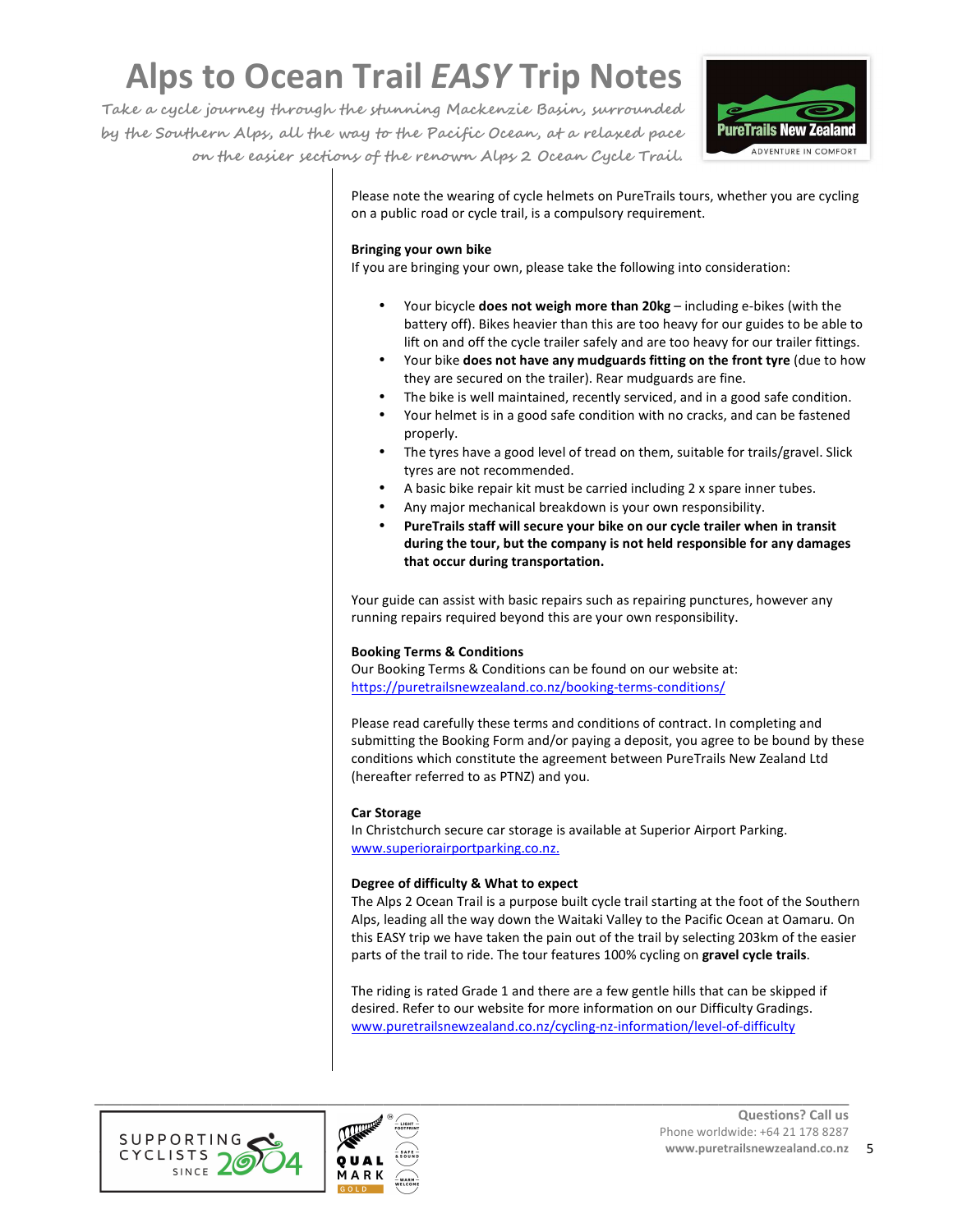**Take a cycle journey through the stunning Mackenzie Basin, surrounded by the Southern Alps, all the way to the Pacific Ocean, at a relaxed pace on the easier sections of the renown Alps 2 Ocean Cycle Trail.**



#### **Departure time and place**

PureTrails offer courtesy pick ups and drop offs from the locations recommended on page 4. If you are staying at one of these locations, we will pick you up between 8:00am and 8:20am approximately. We do not provide central city or city-wide pick ups at the start or end of your tour. If you choose to stay elsewhere in Christchurch we will talk to you about a meeting location at one of the locations below, or a suitable location *(where we can park our 7m bus + 6m cycle trailer off any suburban roads)* en-route (EG Yaldhurst), prior to your tour departure.

Unfortunately we are not able to provide pick ups or drop offs at Christchurch Airport terminals. The nearest pick up point available is at Spitfire Square Shopping Centre, 800m from the terminals. Please factor in a 10 minute walk to get to/from the terminal from there. Our bus stops outside the Lonestar Restaurant.

#### **Departure time and place (Queenstown)**

If you opt to start your tour from Queenstown rather than Christchurch, the tour will meet you in Tekapo at approximately 1pm on Day 1, at the bus stop alongside the Tekapo Village or in that vicinity.

For those flying into Queenstown, we can organise a bus connection to Tekapo for you. Bus times available vary from day to day and month to month, so please check the timetable with us before finalising your flights. Please note tour transfers need to be booked and paid for at least one month in advance. The cost is Queenstown – Tekapo (\$50 pp approx).

Bicycles are not easily transported on public buses so you may find you are not able to bring your own bike if you require a bus connection from Queenstown.

## **Final Payment**

Your final payment is required **60 days prior** to your tour departure date, and will include items which may not be listed on your original invoice such as bike hire. You will receive an updated invoice around 10 weeks prior to departure once we have received your Tour Information & Safety Declaration Form – see page 8.

Payment can be made by:

+ direct transfer (NZ bank account holders only);

+ international transfer (subject to a \$15 funds clearance fee which covers the fee NZ banks charge to receive your payment);

#### **Finishing your tour**

The tour finishes in Christchurch at approximately 5pm on Day 5. Your guide can drop you off at any of the accommodation locations on page 4. If you are flying out of Christchurch on Day 5, do not book flights that require check in before 5pm.

#### **Finishing your tour in Queenstown**

If you opt to finish your tour in Queenstown rather than Christchurch, we can organise a bus connection to Queenstown for you from Oamaru (via Dunedin). Bus times available vary from day to day and month to month, so please check the timetable with us before finalising your flights. The usual time is a 12pm departure and a 7:20pm arrival time (IE 7.5hrs travel time). Please note tour transfers need to be booked and





**International Transfers Tip:** 

Conventional Banks have high fees when it comes to international transfers (hence our \$15 funds clearance fee). Third party institutions such as Western Union or CurrencyFair or TransferWise will offer you a competitive currency exchange rate and significantly lower transfer fees. We are happy to refund you the difference (in NZ\$ cash) in funds clearance fees if you manage to secure a better rate.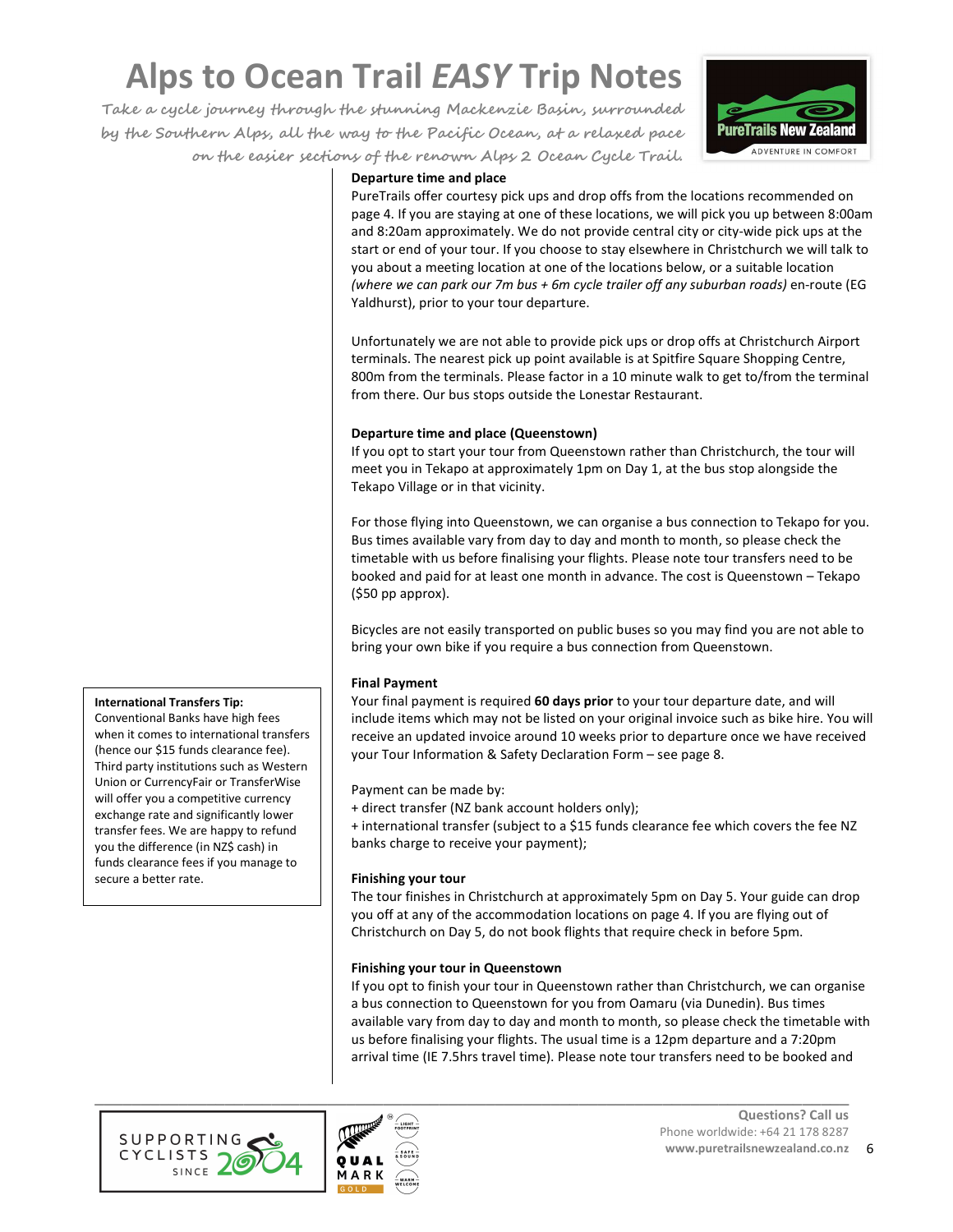**Take a cycle journey through the stunning Mackenzie Basin, surrounded by the Southern Alps, all the way to the Pacific Ocean, at a relaxed pace on the easier sections of the renown Alps 2 Ocean Cycle Trail.**



paid for at least one month in advance. The cost is Oamaru – Queenstown (\$65 pp approx).

Bicycles are not easily transported on public buses so you may find you are not able to bring your own bike if you require a bus connection to Queenstown.

#### **Guide**

Your tour will be led by one of our friendly and professional guides who drives the support vehicle and will be at hand for (almost) anything you need or want to know during your tour (we try our best anyway!) We are very approachable so please do ask if you have any queries or concerns. Your guide **does not participate in the cycling** with the group.

## **Health & fitness**

You will be cycling 203km over 4 days so you should be reasonably fit and in good health. While the cycling is not technically difficult, the more comfortable you are riding your bike beforehand, the more you will enjoy the tour. You bike at your own pace and can have plenty of photo and snack stops. Our emphasis is on having fun and enjoying the scenery … If you need a rest, there is always the option of taking the **support vehicle**.

We strongly encourage you to get out and do some biking before your tour, on gravel roads if possible, starting out with half an hour a day, building up to 3-4 longer rides (20km+) per week during the month prior to your tour (at the very minimum). The secret is to start slowly and increase your exercise gradually. The fitter you are the more enjoyable your experience will be.

## **Insurance**

You never know when either yourself or a family member may fall ill. You are urged to take out travel insurance to cover yourself in the event that you need to cancel your tour. **This includes New Zealander's travelling within New Zealand**. Refer to our website for the full terms and conditions www.puretrailsnewzealand.co.nz/booking-termsconditions.

## **Laundry facilities**

There are laundry facilities for you to use at our accommodation during the tour. There is usually a \$4-5 charge per wash and dry cycle.

## **Luggage**

We urge you to try to keep your luggage to a minimum. Please limit yourself to 18kgs. All luggage is transported in our vehicle during the day. Anything you need access to during the days cycle ride should be stored in a small bag which can be left on the bus rather than in your suitcase. On Day 1 when you join the tour, please be ready wearing your cycle gear.

## **Meals & Special Dietary Requirements**

Meals are supplied as indicated on the itinerary (B/L/D). Beer and wine, tea & coffee etc are not included in the tour package however there will be the opportunity for you to buy beverages along the way.





**Insurance Tip:**

Domestic New Zealand travellers can obtain a Domestic Travel Insurance Policy online from www.1Cover.co.nz (Comprehensive Domestic) or www.CoverMore.co.nz (Domestic Plan D) for reasonable prices (approx \$100- \$150 for two seniors for 8 days cover). Ensure your policy includes cover for **'***Cancellations & Lost Deposits'.* Preexisting medical conditions are not generally covered so check the policy wording and exclusions carefully.

#### **Laundry Tip:**

If you need to give your cycle gear a wash during your trip, bring some travel liquid detergent and an elastic travel clothes line (available from Kathmandu etc). You can wash your garments and hang them out to dry in your room overnight. Merino and quick-dry fabric garments will dry out overnight.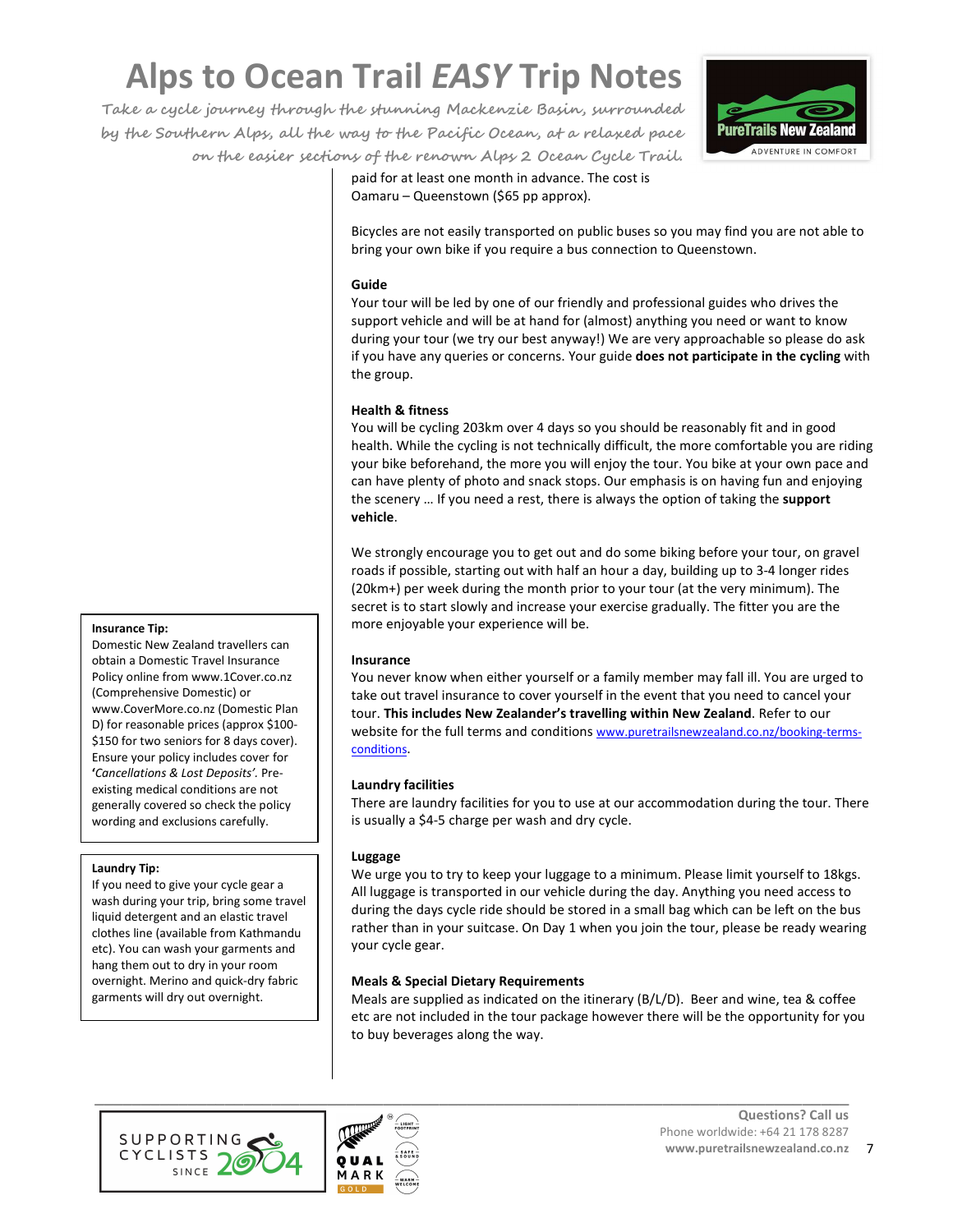**Take a cycle journey through the stunning Mackenzie Basin, surrounded by the Southern Alps, all the way to the Pacific Ocean, at a relaxed pace on the easier sections of the renown Alps 2 Ocean Cycle Trail.**



Breakfasts are a continental style, and lunches are

taken either as picnics or in cafes. For dinner we dine in the local restaurants in the villages where we stay following a two course set menu format.

We provide a range of high energy healthy snacks while biking such as bananas and fruit, frooze balls, muesli bars, fruit cake and biscuits.

PureTrails New Zealand will **endeavour** to cater to any special dietary requirements you may have (please disclose this on the Tour Info & Health & Safety Declaration form). Vegetarian and gluten free and dairy free diets are not a problem for our meal providers. Requests such as a sugar free or grain free diet and vegan meals etc are a little more problematic given the remote rural location of the tour. In these instances you may need to bring your own snacks and specialty foods. We are unable to guarantee a peanut free or allergen free trip, and therefore we strongly encourage that travellers with life threatening or severe allergies take all necessary medical precautions to prepare for the possibility of exposure. Passengers must travel with all necessary medications for food allergies and be capable of self administering these medications.

#### **Medical conditions**

If you have a medical, physical or mental condition that may affect your ability to participate in the tour you must disclose this to us on our Tour Information and Safety Declaration form. Your guide may follow up on your condition with you on Day 1 to help us manage your safety in the event of a medical event.

#### **Phone reception/Wifi**

There is very good mobile phone coverage throughout much of the trail. Wifi is becoming more widely available and in most case (but not all) is offered free of charge, and there is also good 3G/4G coverage.

## **Tour Information and Safety Declaration Form**

All tour participants (including non-riders) are required to complete a separate copy of our online 'Tour Information and Safety Declaration Form' **3 months** prior to your tour departure date. Please note this includes those who have been on another PureTrails New Zealand tour at some point in the past. Although we keep a database of information from previous tours, medical/dietary/emergency contact details can change from year to year so we require that a new form be completed for each tour you join.

## **Weather conditions**

The Mackenzie Basin has one of the greatest extremes of weather variation in New Zealand, with temperatures ranging from -10 to 38°C. The altitude of the basin ranges from 500 – 700 metres above sea level, and the region can be subject to strong winds. You could experience very hot or cold temperatures at any time of the year.

Generally, you can expect the temperature to be around 15-30°C in Jan/Feb, and 15 - 25°C in Nov/Dec/Mar/April. By April, it tends to get quite cold in the evenings with frosts, and possibly snow in late April (!) The visual landscape is impossibly beautiful regardless of season or temperature. You will gain maximum enjoyment by being prepared for both hot and cold temperatures.